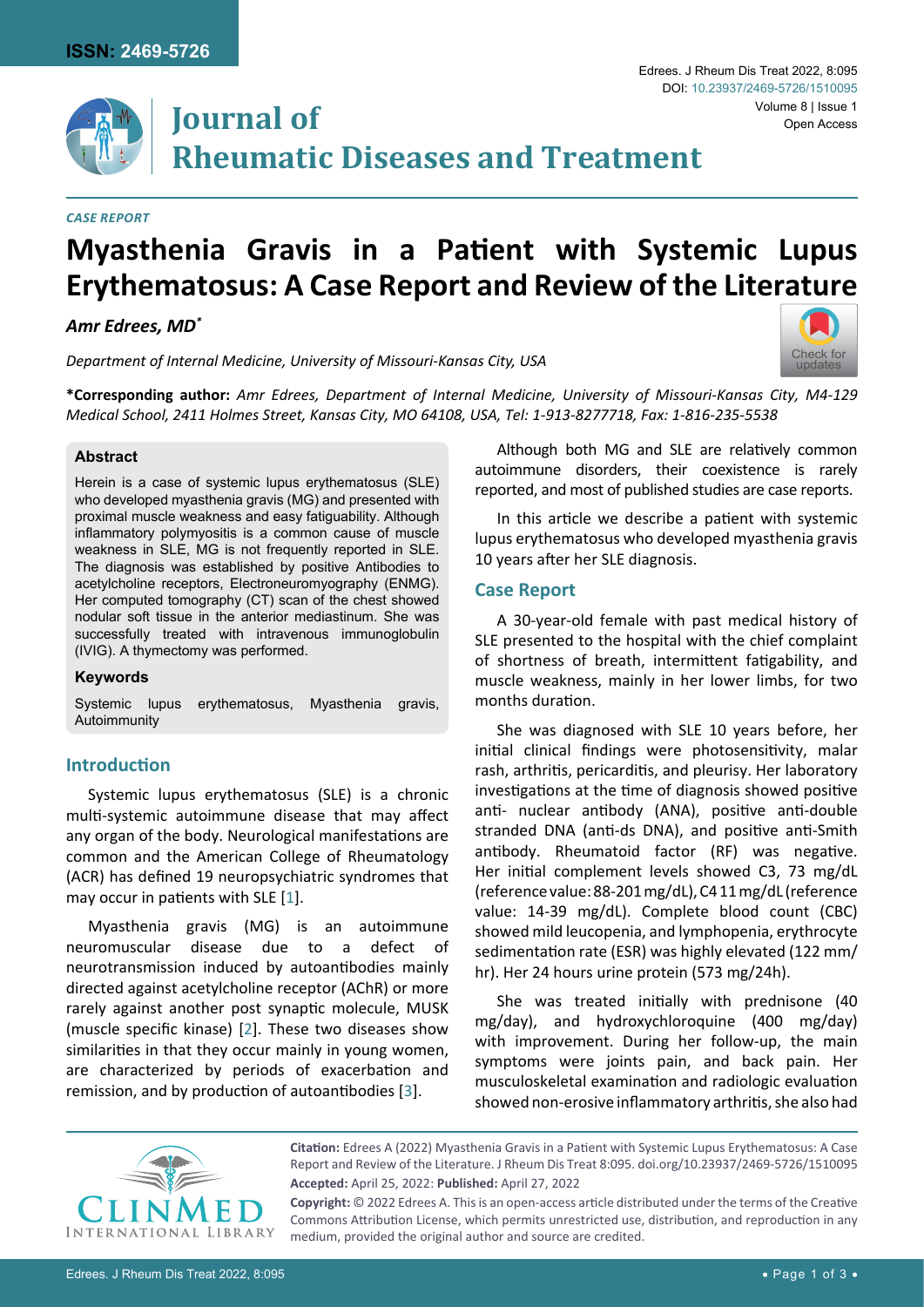fibromyalgia picture with widespread pain and positive tender points. Magnetic resonance imaging (MRI) of her lumbar spine showed congenital spine stenosis with no cord compression or significant neural foramina narrowing. Methotrexate (15 mg/week) was added for her joint's symptoms, but she developed leucopenia so it was discontinued and replaced with azathioprine (100 mg/day), her prednisone dose was tapered down to (7.5 mg/day), she had intermittent flares in her joints symptoms that were treated with temporary increase in her prednisone. Her fibromyalgia symptoms were treated with pregabalin (150 mg twice/day), and duloxetine (60 mg/day). For her initial proteinuria she was placed on lisinopril (5 mg/day), her urinary protein decreased, and kidney biopsy was not done.

Her physical examination on admission showed proximal muscle weakness around her shoulders, and pelvic girdle, walking difficulty, and bilateral incomplete eyelid ptosis. Her oxygen saturation on room air was low (87%), her arterial blood gas (ABG) showed pH (7.35), PCO $_{_{2}}$  (60.7 mmHg), PO $_{_{2}}$  (63.8 mmHg), HCO $_{_{3}}$ (33.4 mEq/L). Her CK levels were normal. Chest x-ray showed low lung volume, mild bilateral pleural effusion, computed tomography angiography (CTA) of the chest was done to exclude pulmonary embolism and it was negative, computed tomography (CT) scan of the chest showed nodular soft tissue in the anterior mediastinum, small bilateral pleural effusion, and small pericardial effusion ([Figure 1\)](#page-1-0).

Electroneuromyography (ENMG) with repetitive nerve stimulation showed post synaptic neuro muscular defect with decremental response. Antibodies to acetylcholine receptors (AChR) was positive, > 80 nmol/L (reference value positive > 0.40 nmol/L). These findings confirmed the diagnosis of MG, as a cause of her new onset muscle weakness and respiratory symptoms.

She was treated with intravenous immunoglobulin

(IVIG) 500 mg/kg per day for 4 days, and pyridostigmine 90 mg every 6 hours. Her muscle weakness and respiratory symptoms, rapidly improved. She was maintained on her previous medications, prednisone (10 mg/day), azathioprine (100 mg/day), and hydroxychloroquine (400 mg/day) in addition to pyridostigmine. A thymectomy was performed and follicular hyperplasia was found in histology.

She was followed in the rheumatology clinic for 5 years after the diagnosis of MG, with no change in the clinical manifestations of her SLE.

### **Discussion**

The association of MG and SLE was previously reported, however there is limited number of reported cases. Jallouli, et al. [\[4\]](#page-2-3) reported a series of 17 patients with SLE and MG among a cohort of approximately 1,300 SLE patients. The prevalence of MG in their SLE population was estimated as 1.3%, which is higher than the 0.02% prevalence of MG in general population. In their research they found 53 similar cases in the literature for a total of 70 cases.

In most patients (62%), MG appeared first, and it was hypothesized that thymectomy in MG patients could be a precipitating factor for the development of SLE due to the loss of central tolerance and the overproduction of antibodies. Given that our patient was diagnosed with SLE 10 years before the diagnosis of MG, the role of thymectomy was not a factor in our patient. Our patient had ac CT chest done 4 years before the diagnosis of MG for evaluation of chest pain that did not show the nodular soft tissue in her mediastinum that was shown later when she was diagnosed with MG, which suggest that MG was not evolving at the time of her SLE diagnosis.

The main clinical manifestations of SLE in our patient was inflammatory arthritis that was adequately

<span id="page-1-0"></span>

**Figure 1:** CT chest in 2011 with nodular soft tissue in the anterior mediastinum, CT chest in 2006 with no changes in the anterior mediastinum.